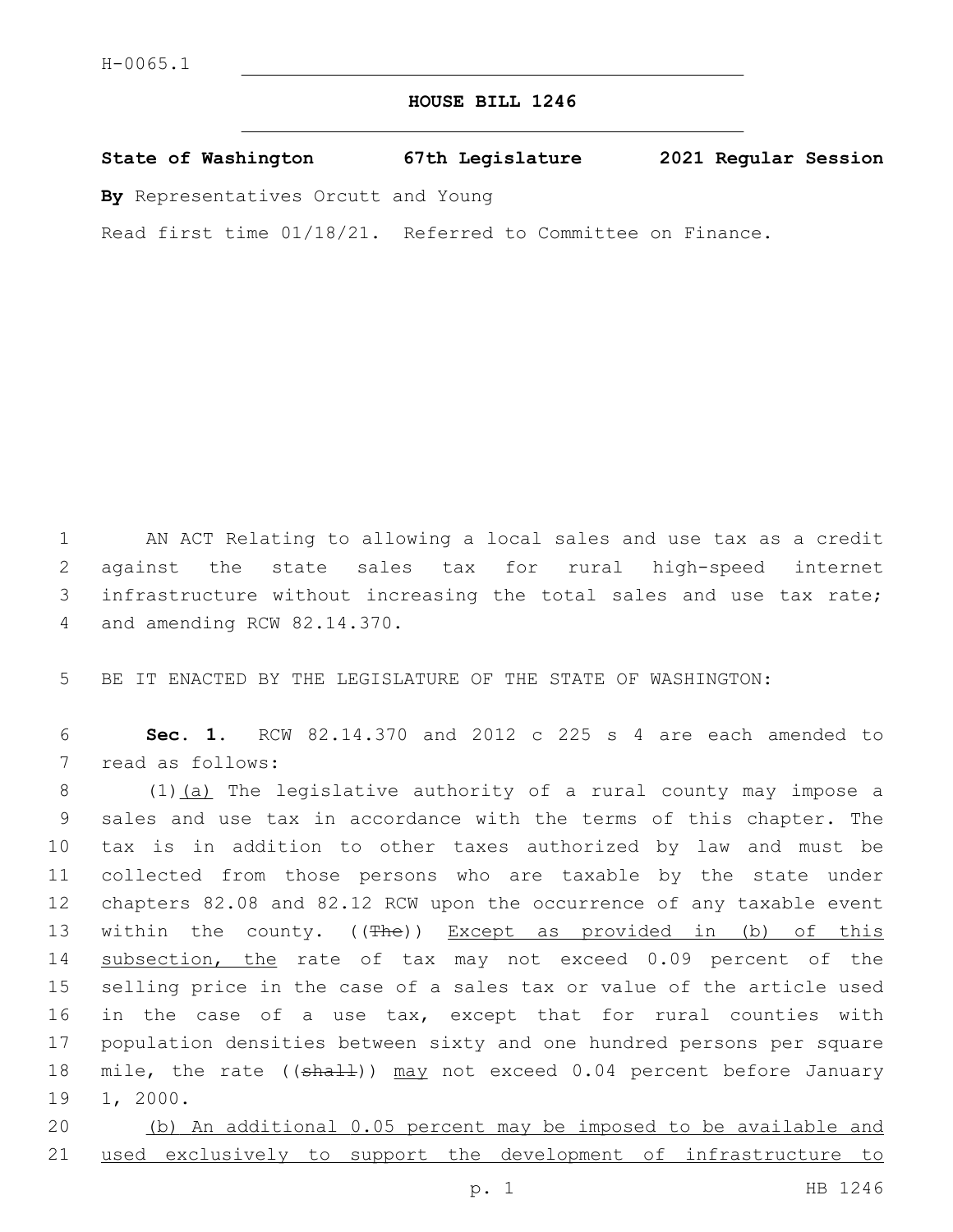bring high-speed internet access to unserved regions throughout the county as defined by the federal communications commission. To the extent possible, additional funds collected under this subsection (1)(b) must be used for the development of last-mile infrastructure where it has not been commercially feasible for the private sector to build. The additional funds may not be used for government operation or for the provision of retail broadband service by public entities.

 (2) The tax imposed under subsection (1) of this section must be deducted from the amount of tax otherwise required to be collected or paid over to the department of revenue under chapter 82.08 or 82.12 RCW. The department of revenue must perform the collection of such taxes on behalf of the county at no cost to the county.

 (3)(a) ((Moneys)) Except for the moneys collected pursuant to subsection (1)(b) of this section, moneys collected under this section may only be used to finance public facilities serving economic development purposes in rural counties and finance personnel in economic development offices. The public facility must be listed as an item in the officially adopted county overall economic development plan, or the economic development section of the county's comprehensive plan, or the comprehensive plan of a city or town located within the county for those counties planning under RCW 36.70A.040. For those counties that do not have an adopted overall economic development plan and do not plan under the growth management act, the public facility must be listed in the county's capital facilities plan or the capital facilities plan of a city or town 26 located within the county.

 (b) In implementing this section, the county must consult with cities, towns, and port districts located within the county and the associate development organization serving the county to ensure that the expenditure meets the goals of chapter 130, Laws of 2004 and the requirements of (a) of this subsection. Each county collecting money under this section must report, as follows, to the office of the state auditor, within one hundred fifty days after the close of each fiscal year: (i) A list of new projects begun during the fiscal year, showing that the county has used the funds for those projects consistent with the goals of chapter 130, Laws of 2004 and the requirements of (a) of this subsection; and (ii) expenditures during the fiscal year on projects begun in a previous year. Any projects financed prior to June 10, 2004, from the proceeds of obligations to which the tax imposed under subsection (1) of this section has been

p. 2 HB 1246